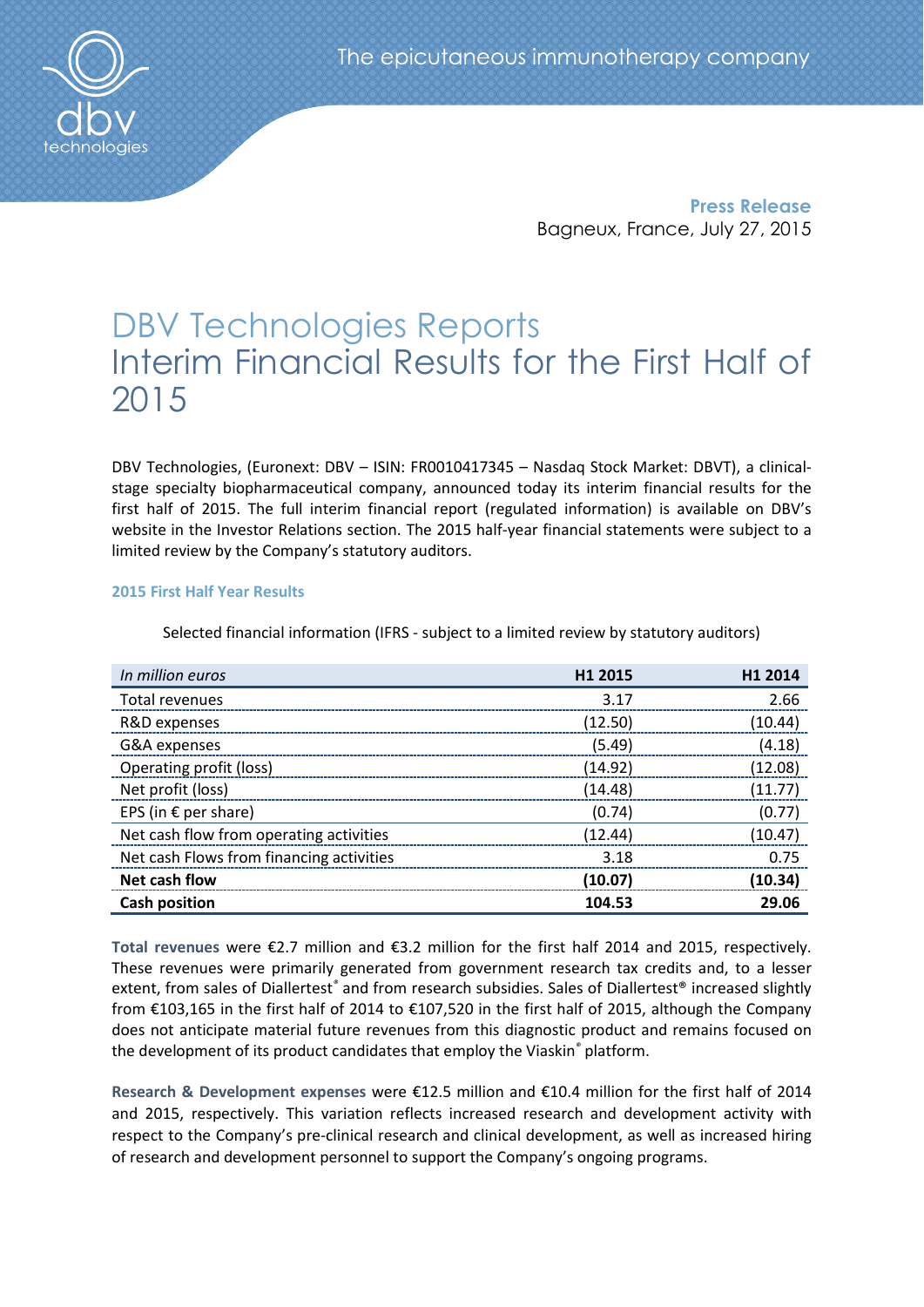

General & Administrative expenses were €5.5 million and €4.2 million in the first half of 2014 and 2015, respectively. This variation reflects increased investment in the Company's administrative and management functions to support its overall growth, as well as increased professional fess as a result of the Company becoming a registered public company in the United States in October 2014.

The Company's net loss for the first six months of 2015 was  $\epsilon$ (14.5) million, compared to  $\epsilon$ (11.8) million for the corresponding 2014 period. Net loss per share (based on the number of weighted average number of shares outstanding) was €(0.77) and €(0.74) for the first half of 2014 and 2015, respectively.

Net cash flow from operational activities was  $\epsilon$ (10.5) million and  $\epsilon$ (12.4) million for the first half 2014 and 2015, respectively, with the increase primarily attributable to increased research and development activity in 2015.

Net cash flow from financing activities was €0.7 million and €3.2 million for the first half of 2014 and 2015, respectively, primarily attributable to the exercise of equity instruments in both period.

DBV Technologies expects to announce its nine months topline results and cash position on November 3, 2015, before market opening.

## About DBV Technologies

DBV Technologies is developing Viaskin®, an innovative new approach to the treatment of allergies – a major public health issue that has been increasing in prevalence. DBV Technologies, incorporated in France in 2002, has developed a proprietary, patented technology for administering an allergen to intact skin while avoiding transfer to the blood, and thus lowering the risk of a systemic, allergic reaction in the event of accidental exposure. DBV Technologies is focusing on food allergies, including milk and peanut, for which there are currently no effective treatments. DBV Technologies has designed two products candidates: Viaskin® Peanut and Viaskin® Milk. The clinical development program for Viaskin® Peanut has received Fast Track designation and Breakthrough Therapy designation in children from the U.S. Food and Drug Administration.

DBV Technologies shares are traded on segment B of Euronext Paris (Ticker: DBV, ISIN code: FR0010417345) and on the Nasdaq Stock Market in the form of American Depositary Shares (each representing one-half of one ordinary share) (Ticker: DBVT). For more information on DBV Technologies, please visit our website: www.dbv-technologies.com.